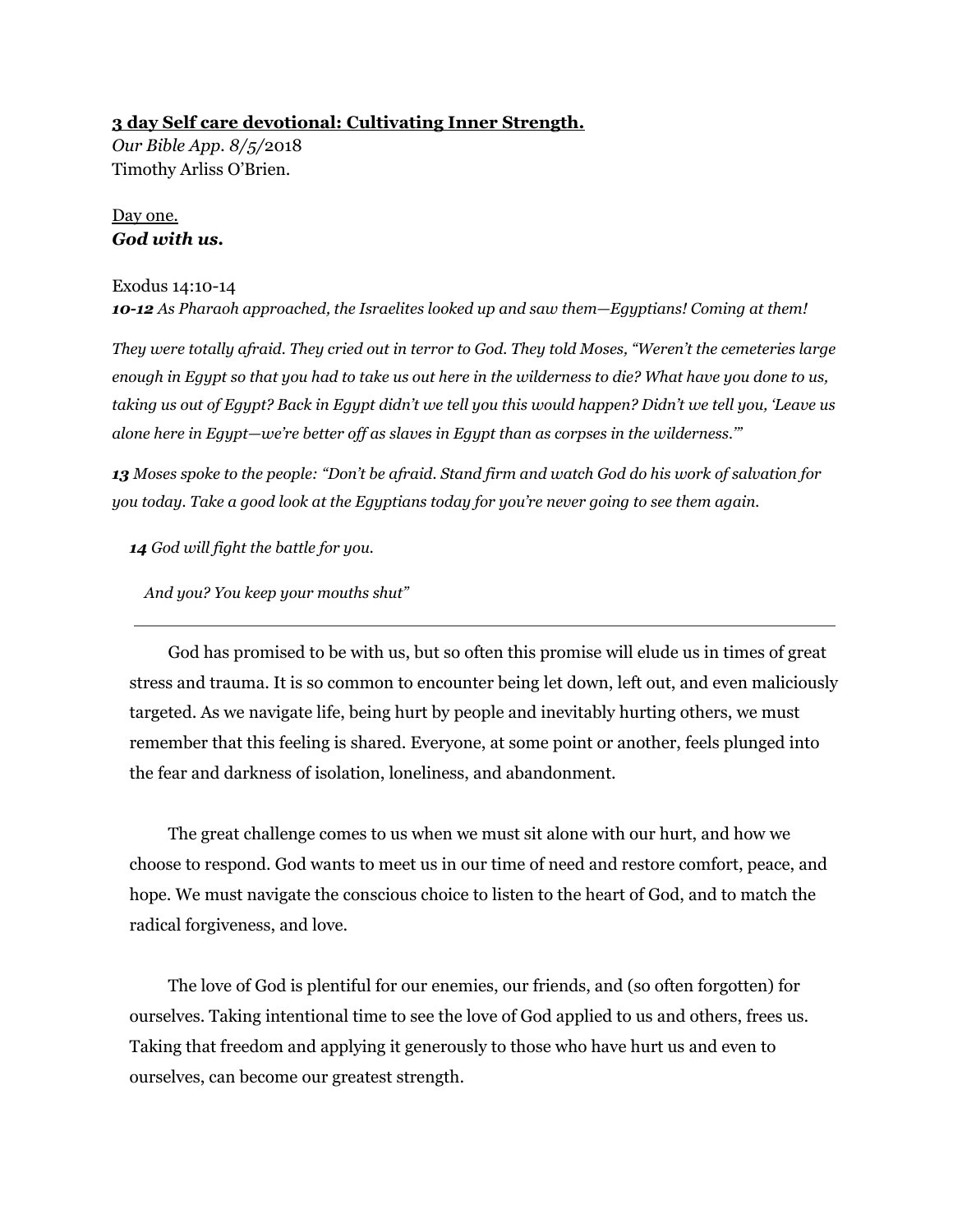Throughout your day, look for God's love and patience desperately wanting to spill out from you onto others, and take some meaningful time to splash some divine love onto yourself.

## Day two. *God holding us.*

Ecclesiastes 8:7-10

*7 Yes, there's a right time and way for everything, even though, unfortunately, we miss it for the most part. It's true that no one knows what's going to happen, or when. Who's around to tell us?*

*8 No one can control the wind or lock it in a box.*

*No one has any say-so regarding the day of death.*

*No one can stop a battle in its tracks.*

*No one who does evil can be saved by evil.*

*9 All this I observed as I tried my best to understand all that's going on in this world. As long as men and women have the power to hurt each other, this is the way it is.*

*10 One time I saw wicked men given a solemn burial in holy ground. When the people returned to the city, they delivered flowery eulogies—and in the very place where wicked acts were done by those very men! More smoke. Indeed.*

We must look for how God holds us together in our weakest moments. God's job is far outside the stretch of our imagination. We must take an active role in moving our focus away from the role of placing fault. We can become so very wrapped up in understanding where blame lies. Although this is often for the purpose of righting a wrong, it can easily breed bitterness.

God holds us together. Learning to pause and reflect on divine help, is a meditative and challenging habit. Taking the time to silence the inner critic and saboteur, takes a lot of practice and patience.

In our weakest moments and darkest places, God will be present and active. As moments in life come and go, it is often easy to get frustrated and try to do everything on our own. Understanding God's role in our day to day life, provides us a reassurance larger than ourselves.